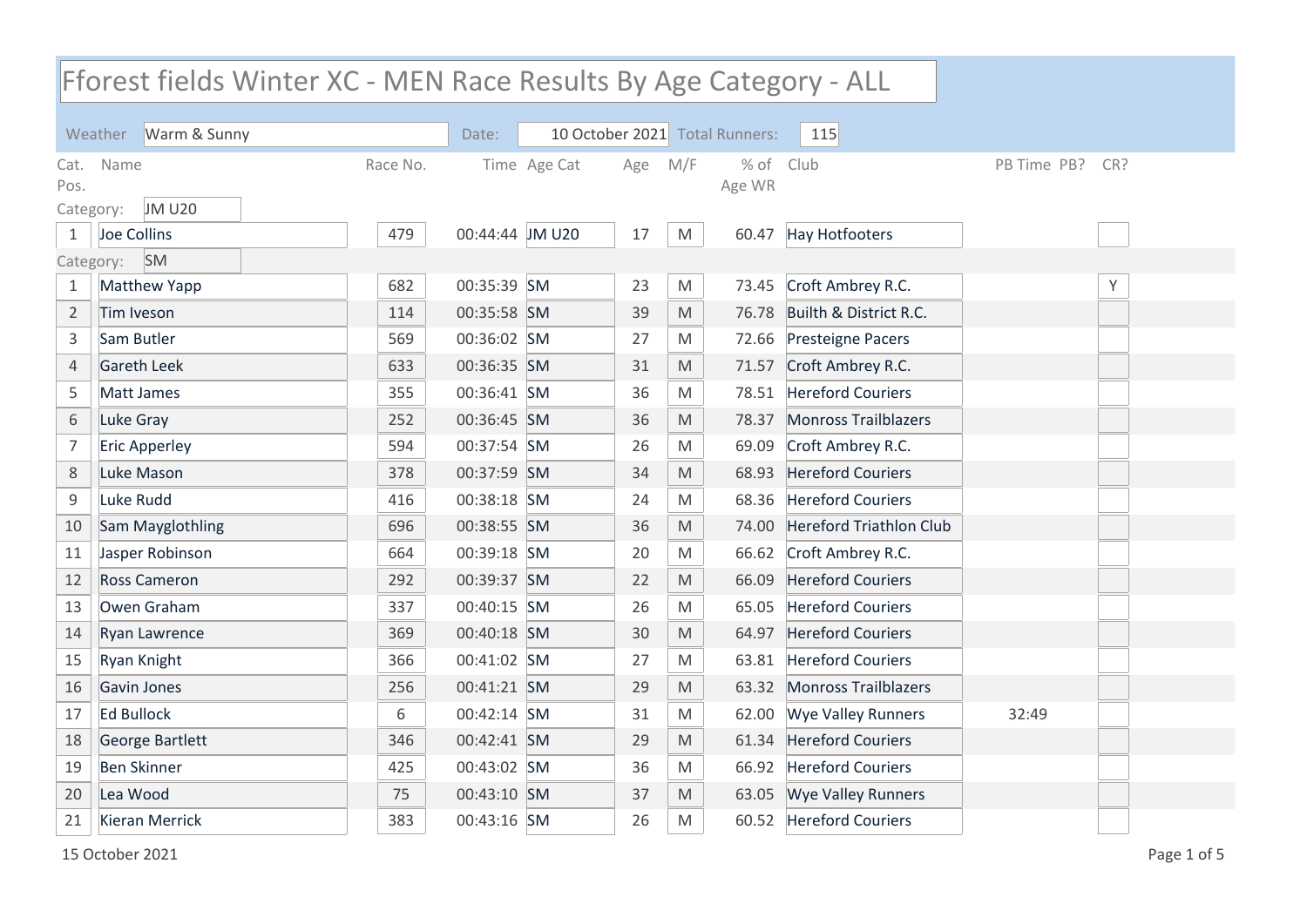| Cat.           | Name                   | Race No. |             | Time Age Cat      | Age | M/F                                                                                                        | % of Club |                                 | PB Time PB? | CR? |
|----------------|------------------------|----------|-------------|-------------------|-----|------------------------------------------------------------------------------------------------------------|-----------|---------------------------------|-------------|-----|
| Pos.           |                        |          |             |                   |     |                                                                                                            | Age WR    |                                 |             |     |
| 22             | Douglas Glasgow        | 572      | 00:44:33 SM |                   | 32  | M                                                                                                          |           | 58.77 Presteigne Pacers         |             |     |
| 23             | <b>Richard Bullass</b> | 172      | 00:44:59 SM |                   | 27  | M                                                                                                          |           | 58.21 Builth & District R.C.    |             |     |
| 24             | George Ware            | 448      | 00:45:09 SM |                   | 24  | M                                                                                                          | 57.99     | <b>Hereford Couriers</b>        |             |     |
| 25             | Harry Woodhouse        | 459      | 00:45:13 SM |                   | 20  | M                                                                                                          |           | 57.91 Hereford Couriers         |             |     |
| 26             | Dai Harris             | 110      | 00:45:23 SM |                   | 37  | M                                                                                                          | 59.97     | Builth & District R.C.          |             |     |
| 27             | Jonathan Sims          | 174      | 00:45:46 SM |                   | 33  | M                                                                                                          | 57.21     | Builth & District R.C.          |             |     |
| 28             | <b>Peter Summers</b>   | 532      | 00:45:57 SM |                   | 35  | M                                                                                                          |           | 58.43 Hay Hotfooters            |             |     |
| 29             | Kevin Kerrigan         | 364      | 00:46:17 SM |                   | 24  | M                                                                                                          |           | 56.57 Hereford Couriers         |             |     |
| 30             | Matthew Sullivan       | 175      | 00:46:34 SM |                   | 29  | M                                                                                                          | 56.23     | Builth & District R.C.          |             |     |
| 31             | <b>Craig Bufton</b>    | 85       | 00:46:36 SM |                   | 39  | M                                                                                                          |           | 59.26 Builth & District R.C.    |             |     |
| 32             | <b>Aaron Smart</b>     | 467      | 00:50:07 SM |                   | 24  | M                                                                                                          |           | 52.24 Hereford Couriers         |             |     |
| 33             | Lee Nicholson          | 133      | 00:50:17 SM |                   | 32  | M                                                                                                          | 52.07     | Builth & District R.C.          |             |     |
| 34             | lain Hutchinson        | 701      | 00:53:54 SM |                   | 38  | M                                                                                                          | 50.87     | Hereford Triathlon Club         |             |     |
| 35             | <b>Thomas Powell</b>   | 219      | 00:54:32 SM |                   | 35  | M                                                                                                          |           | 49.24 Ludlow Runners            |             |     |
| 36             | <b>Ben Brown</b>       | 289      | 00:55:49 SM |                   | 27  | M                                                                                                          |           | 46.91 Hereford Couriers         |             |     |
| 37             | <b>Phillip Harris</b>  | 111      | 00:55:55 SM |                   | 39  | M                                                                                                          |           | 49.39 Builth & District R.C.    |             |     |
| 38             | Daniel Graham          | 170      | 00:57:46 SM |                   | 27  | M                                                                                                          |           | 45.33 Builth & District R.C.    |             |     |
| Category:      | VM 40-44               |          |             |                   |     |                                                                                                            |           |                                 |             |     |
| $\mathbf{1}$   | Robin Woods            | 168      |             | 00:36:03 VM 40-44 | 44  | M                                                                                                          |           | 81.41 Builth & District R.C.    |             |     |
| 2              | Chris Grubb            | 544      |             | 00:36:36 VM 40-44 | 40  | $\mathsf{M}% _{T}=\mathsf{M}_{T}\!\left( a,b\right) ,\ \mathsf{M}_{T}=\mathsf{M}_{T}\!\left( a,b\right) ,$ |           | 76.00 Ledbury & District Harrie |             |     |
| $\mathsf 3$    | <b>Phil Morris</b>     | 129      |             | 00:37:17 VM 40-44 | 43  | M                                                                                                          |           | 77.69 Builth & District R.C.    |             |     |
| $\overline{4}$ | Scott Kennedy          | 363      |             | 00:39:13 VM 40-44 | 44  | M                                                                                                          | 74.84     | <b>Hereford Couriers</b>        |             |     |
| 5              | Alex Logan             | 237      |             | 00:39:14 VM 40-44 | 42  | M                                                                                                          | 72.85     | Ludlow Runners                  |             |     |
| 6              | James Morgan           | 694      |             | 00:41:19 VM 40-44 | 40  | M                                                                                                          |           | 67.33 Hereford Triathlon Club   |             |     |
| $\overline{7}$ | <b>Grant Womack</b>    | 678      |             | 00:42:04 VM 40-44 | 40  | M                                                                                                          | 66.13     | Croft Ambrey R.C.               |             |     |
| 8              | Haydn O'Reilly         | 134      |             | 00:42:37 VM 40-44 | 43  | M                                                                                                          | 67.97     | Builth & District R.C.          |             |     |
| 9              | Stephen Hambridge      | 107      |             | 00:42:47 VM 40-44 | 42  | M                                                                                                          |           | 66.81 Builth & District R.C.    |             |     |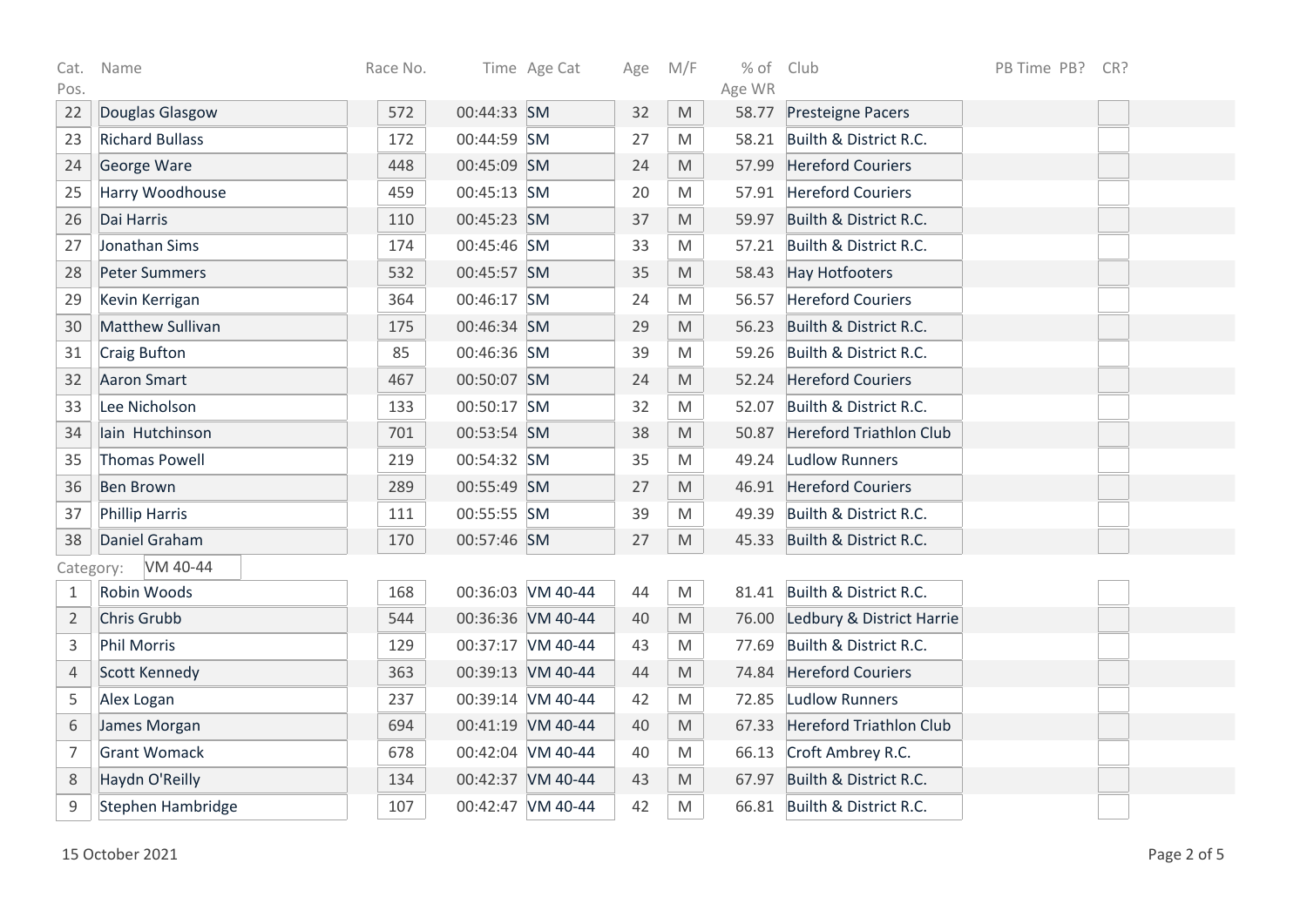| Cat.                  | Name                        | Race No. |  | Time Age Cat      | Age | M/F | $%$ of | Club                           | PB Time PB? | CR? |
|-----------------------|-----------------------------|----------|--|-------------------|-----|-----|--------|--------------------------------|-------------|-----|
| Pos.                  |                             |          |  |                   |     |     | Age WR |                                |             |     |
| 10                    | <b>Christopher Harness</b>  | 253      |  | 00:44:13 VM 40-44 | 44  | M   | 66.38  | <b>Monross Trailblazers</b>    |             |     |
| 11                    | Ed Hogan                    | 558      |  | 00:51:09 VM 40-44 | 43  | M   | 56.63  | Ledbury & District Harrie      |             |     |
| 12                    | <b>Saul Phillips</b>        | 218      |  | 00:58:12 VM 40-44 | 41  | M   | 48.45  | Ludlow Runners                 |             |     |
|                       | Category: VM 45-49          |          |  |                   |     |     |        |                                |             |     |
| 1                     | Jamie Shingler              | 222      |  | 00:37:51 VM 45-49 | 47  | M   | 79.66  | Ludlow Runners                 |             |     |
| $\overline{2}$        | Lee Price                   | 138      |  | 00:40:09 VM 45-49 | 46  | M   | 74.60  | Builth & District R.C.         |             |     |
| 3                     | <b>Richard Bevan</b>        | 243      |  | 00:43:29 VM 45-49 | 47  | M   |        | 69.34 Monross Trailblazers     |             |     |
| $\overline{4}$        | <b>Andrew Stephens</b>      | 264      |  | 00:44:25 VM 45-49 | 47  | M   | 67.88  | Monross Trailblazers           |             |     |
| 5                     | Alex Tootell                | 723      |  | 00:47:13 VM 45-49 | 47  | M   | 63.85  | <b>Hereford Triathlon Club</b> |             |     |
| 6                     | <b>Andy Taylor</b>          | 691      |  | 00:47:28 VM 45-49 | 49  | M   | 64.47  | <b>Hereford Triathlon Club</b> |             |     |
| $\overline{7}$        | <b>Christopher Padfield</b> | 551      |  | 00:50:53 VM 45-49 | 47  | M   | 59.25  | Ledbury & District Harrie      |             |     |
| $\,8\,$               | Paul Parker                 | 213      |  | 00:52:15 VM 45-49 | 49  | M   | 58.56  | Ludlow Runners                 |             |     |
| $\mathsf 9$           | <b>Robert Price</b>         | 142      |  | 00:53:29 VM 45-49 | 49  | M   |        | 57.21 Builth & District R.C.   |             |     |
| 10                    | <b>Mark Hollis</b>          | 236      |  | 00:58:59 VM 45-49 | 47  | M   |        | 51.12 Ludlow Runners           |             |     |
| 11                    | <b>Oliver Cameron-Swann</b> | 685      |  | 01:06:09 VM 45-49 | 47  | M   | 45.58  | Croft Ambrey R.C.              |             |     |
| VM 50-54<br>Category: |                             |          |  |                   |     |     |        |                                |             |     |
| $\mathbf{1}$          | <b>Andy Fisher</b>          | 715      |  | 00:38:12 VM 50-54 | 50  | M   | 80.67  | Hereford Triathlon Club        |             |     |
| $\overline{2}$        | Simon Norwood               | 647      |  | 00:41:50 VM 50-54 | 51  | M   |        | 74.14 Croft Ambrey R.C.        |             |     |
| $\overline{3}$        | <b>Stafford Rees</b>        | 146      |  | 00:42:43 VM 50-54 | 51  | M   | 72.61  | Builth & District R.C.         |             |     |
| $\overline{4}$        | <b>Adrian Taylor</b>        | 564      |  | 00:42:50 VM 50-54 | 52  | M   |        | 72.88 Presteigne Pacers        |             |     |
| 5                     | <b>IAN CHUBB</b>            | 188      |  | 00:46:07 VM 50-54 | 52  | M   | 67.69  | Ludlow Runners                 |             |     |
| 6                     | Paul Mammatt                | 704      |  | 00:46:36 VM 50-54 | 53  | M   | 67.45  | <b>Hereford Triathlon Club</b> |             |     |
| $\overline{7}$        | <b>Andy Ware</b>            | 693      |  | 00:47:28 VM 50-54 | 54  | M   |        | 66.68 Hereford Triathlon Club  |             |     |
| $\,8\,$               | David Millichap             | 640      |  | 00:47:36 VM 50-54 | 52  | M   | 65.58  | Croft Ambrey R.C.              |             |     |
| $\mathsf g$           | Michael Powell              | 399      |  | 00:48:40 VM 50-54 | 50  | M   | 63.32  | <b>Hereford Couriers</b>       |             |     |
| 10                    | David Francis               | 103      |  | 00:49:24 VM 50-54 | 50  | M   |        | 62.38 Builth & District R.C.   |             |     |
| 11                    | Paul Bouston                | 716      |  | 00:49:43 VM 50-54 | 53  | M   |        | 63.22 Hereford Triathlon Club  |             |     |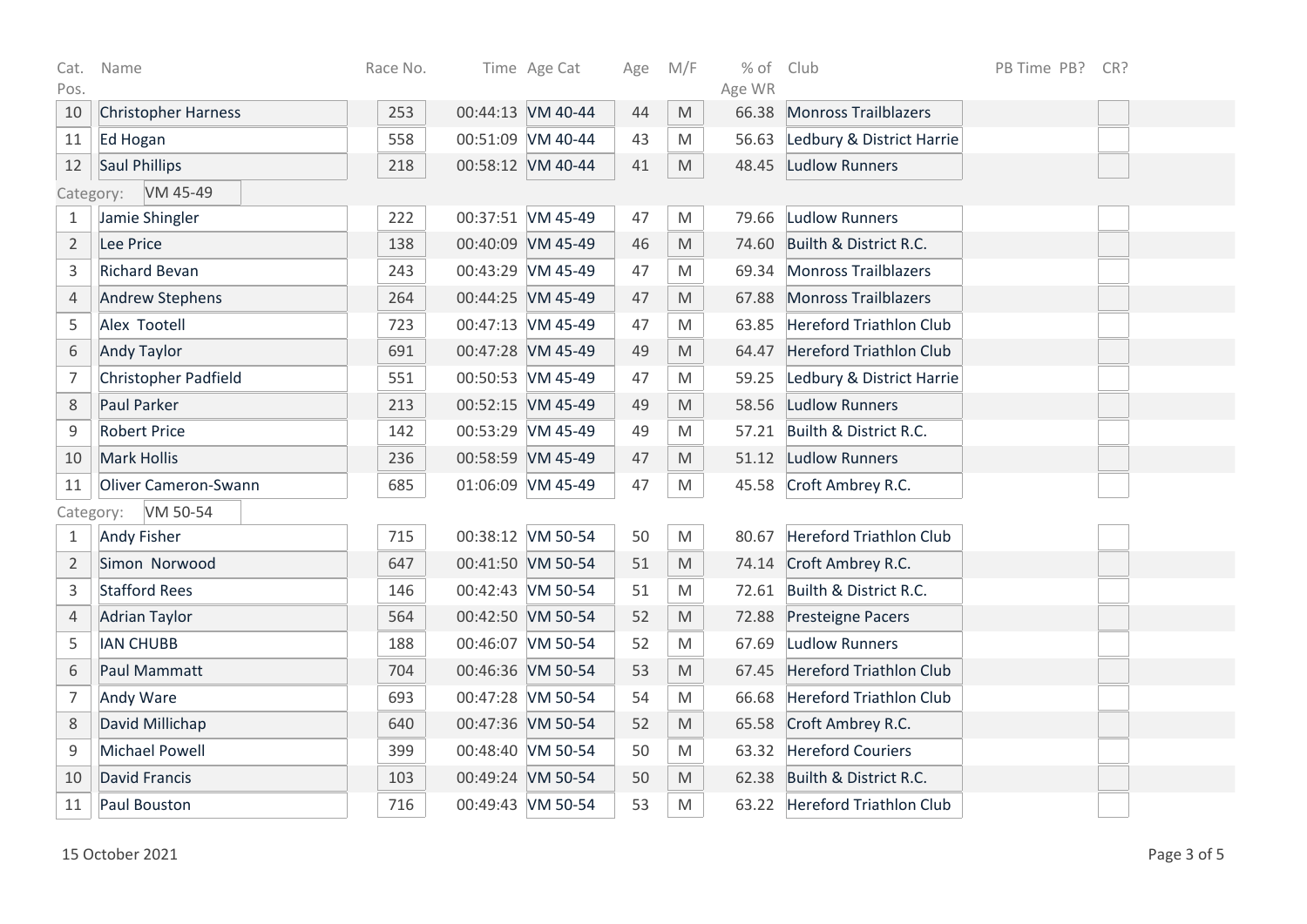| Cat.                  | Name                   | Race No. | Time Age Cat      | Age | M/F | % of Club |                                | PB Time PB? | CR? |  |
|-----------------------|------------------------|----------|-------------------|-----|-----|-----------|--------------------------------|-------------|-----|--|
| Pos.                  |                        |          |                   |     |     | Age WR    |                                |             |     |  |
| 12                    | Dave Barrett           | 595      | 00:49:52 VM 50-54 | 54  | M   | 63.47     | Croft Ambrey R.C.              |             |     |  |
| 13                    | John Jaspers           | 356      | 00:50:42 VM 50-54 | 51  | M   | 61.18     | <b>Hereford Couriers</b>       |             |     |  |
| 14                    | James Papworth         | 710      | 00:51:31 VM 50-54 | 52  | M   | 60.60     | <b>Hereford Triathlon Club</b> |             |     |  |
| 15                    | lan Foster             | 692      | 00:56:08 VM 50-54 | 50  | M   | 54.90     | <b>Hereford Triathlon Club</b> |             |     |  |
| 16                    | Martin Potter          | 707      | 00:57:34 VM 50-54 | 51  | M   | 53.88     | Hereford Triathlon Club        |             |     |  |
| VM 55-59<br>Category: |                        |          |                   |     |     |           |                                |             |     |  |
| $\mathbf{1}$          | <b>Nigel Taylor</b>    | 668      | 00:43:41 VM 55-59 | 55  | M   | 72.95     | Croft Ambrey R.C.              |             |     |  |
| $\overline{2}$        | <b>Martin Carter</b>   | 296      | 00:45:05 VM 55-59 | 56  | M   | 71.46     | <b>Hereford Couriers</b>       |             |     |  |
| $\mathsf 3$           | Chris Law              | 542      | 00:45:36 VM 55-59 | 56  | M   | 70.65     | Ledbury & District Harrie      |             |     |  |
| $\sqrt{4}$            | <b>Steve Goodridge</b> | 492      | 00:46:59 VM 55-59 | 59  | M   | 70.88     | Hay Hotfooters                 |             |     |  |
| 5                     | Mark Dunn              | 29       | 00:47:19 VM 55-59 | 57  | M   | 68.83     | <b>Wye Valley Runners</b>      |             |     |  |
| 6                     | <b>Chris Smart</b>     | 426      | 00:48:14 VM 55-59 | 56  | M   | 66.79     | <b>Hereford Couriers</b>       |             |     |  |
| $\overline{7}$        | <b>Daniel Pavitt</b>   | 215      | 00:48:31 VM 55-59 | 56  | M   | 66.40     | Ludlow Runners                 |             |     |  |
| $\,8\,$               | James Fletcher         | 248      | 00:49:09 VM 55-59 | 55  | M   | 64.84     | <b>Monross Trailblazers</b>    |             |     |  |
| $\mathsf 9$           | <b>Roland Preece</b>   | 658      | 00:50:04 VM 55-59 | 55  | M   | 63.65     | Croft Ambrey R.C.              |             |     |  |
| 10                    | <b>Kevin Dunster</b>   | 531      | 00:51:48 VM 55-59 | 59  | M   | 64.29     | <b>Hay Hotfooters</b>          |             |     |  |
| 11                    | <b>Mick Collins</b>    | 481      | 00:52:52 VM 55-59 | 56  | M   | 60.94     | Hay Hotfooters                 |             |     |  |
| 12                    | Johnny Kramer          | 525      | 00:53:49 VM 55-59 | 58  | M   | 61.20     | Hay Hotfooters                 |             |     |  |
| 13                    | <b>Kevin Barnes</b>    | 282      | 00:55:21 VM 55-59 | 58  | M   | 59.50     | <b>Hereford Couriers</b>       |             |     |  |
| 14                    | <b>Gareth Morris</b>   | 130      | 01:01:04 VM 55-59 | 57  | M   | 53.33     | Builth & District R.C.         |             |     |  |
| Category:             | VM 60-64               |          |                   |     |     |           |                                |             |     |  |
| 1                     | Peter Bowen            | 4        | 00:49:06 VM 60-64 | 60  | M   | 68.53     | <b>Wye Valley Runners</b>      | 31:56       |     |  |
| $\overline{2}$        | Paddy Nugent           | 51       | 00:50:00 VM 60-64 | 60  | M   | 67.30     | <b>Wye Valley Runners</b>      |             |     |  |
| $\mathsf 3$           | <b>Rob Connell</b>     | 306      | 00:50:33 VM 60-64 | 61  | M   | 67.00     | <b>Hereford Couriers</b>       |             |     |  |
| $\overline{4}$        | David Sutherland       | 158      | 00:53:25 VM 60-64 | 64  | M   | 64.56     | Builth & District R.C.         | 53:00       |     |  |
| 5                     | <b>Colin Lancaster</b> | 203      | 00:53:38 VM 60-64 | 60  | M   | 62.74     | Ludlow Runners                 |             |     |  |
| 6                     | Jamie Cook             | 570      | 00:54:44 VM 60-64 | 60  | M   |           | 61.48 Presteigne Pacers        |             |     |  |